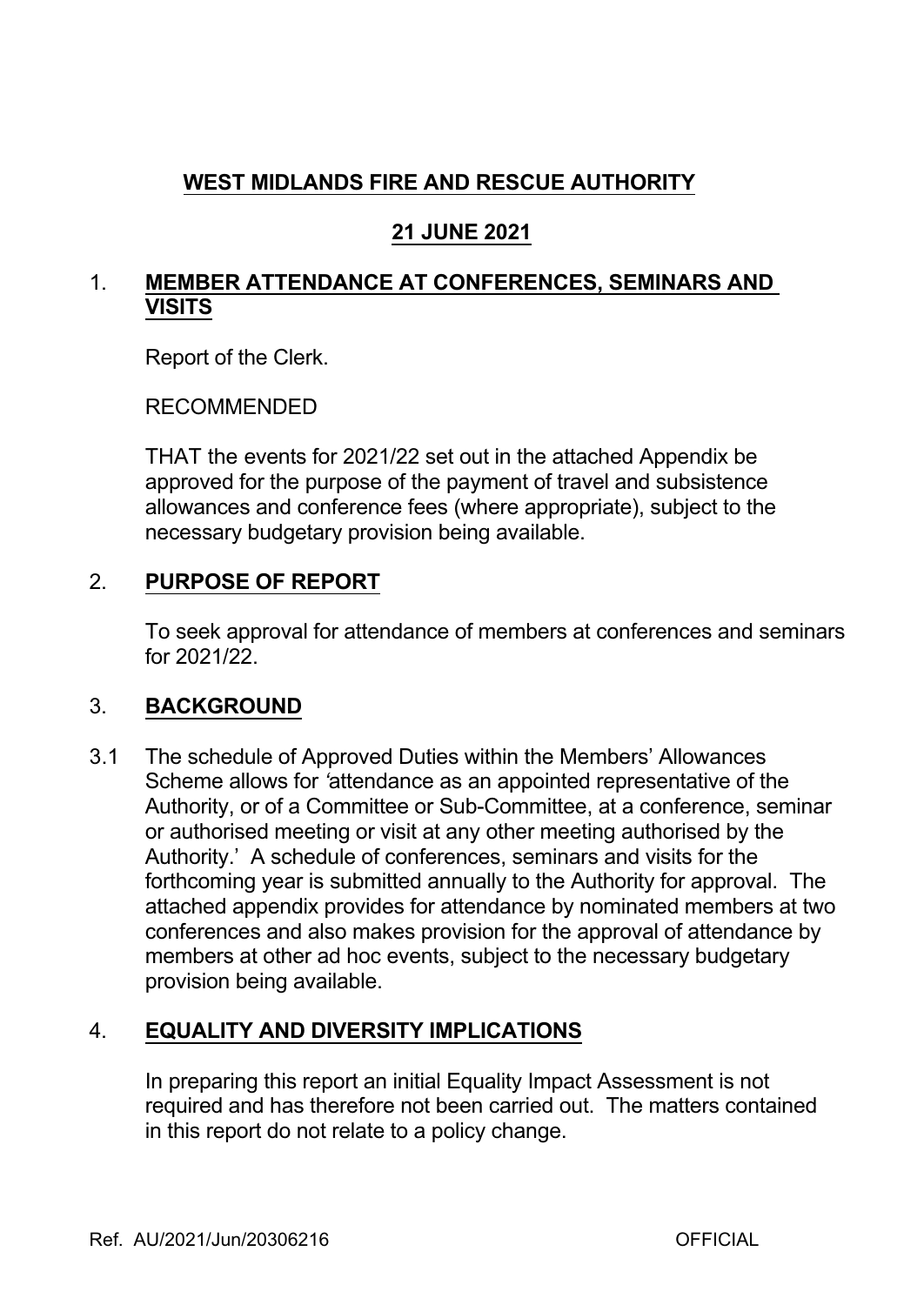## 5. **LEGAL AND STATUTORY IMPLICATIONS**

- 5.1 In accordance with the Local Authorities (Members' Allowances) (England) Regulations 2003 the Authority is required to make and publish a scheme setting out provisions for the payment of allowances to Members of the Authority.
- 5.2 Regulation 8 of the Local Authorities (Members' Allowances) (England) Regulations 2003 states that such a scheme may provide for the payment of allowances in respect of travelling and subsistence undertaken in connection with or relating to such duties specified within the scheme (the scheme of approved duties).

#### 6. **FINANCIAL IMPLICATIONS**

Provision is included in the Authority's budget for costs associated with attendance at conferences and seminars and for members' travel and subsistence costs.

## **BACKGROUND PAPERS**

Members' Allowances Scheme.

The contact name for this report is Michele Pym, telephone number 0121 380 7015.

KAREN GOWREESUNKER Clerk to the Authority